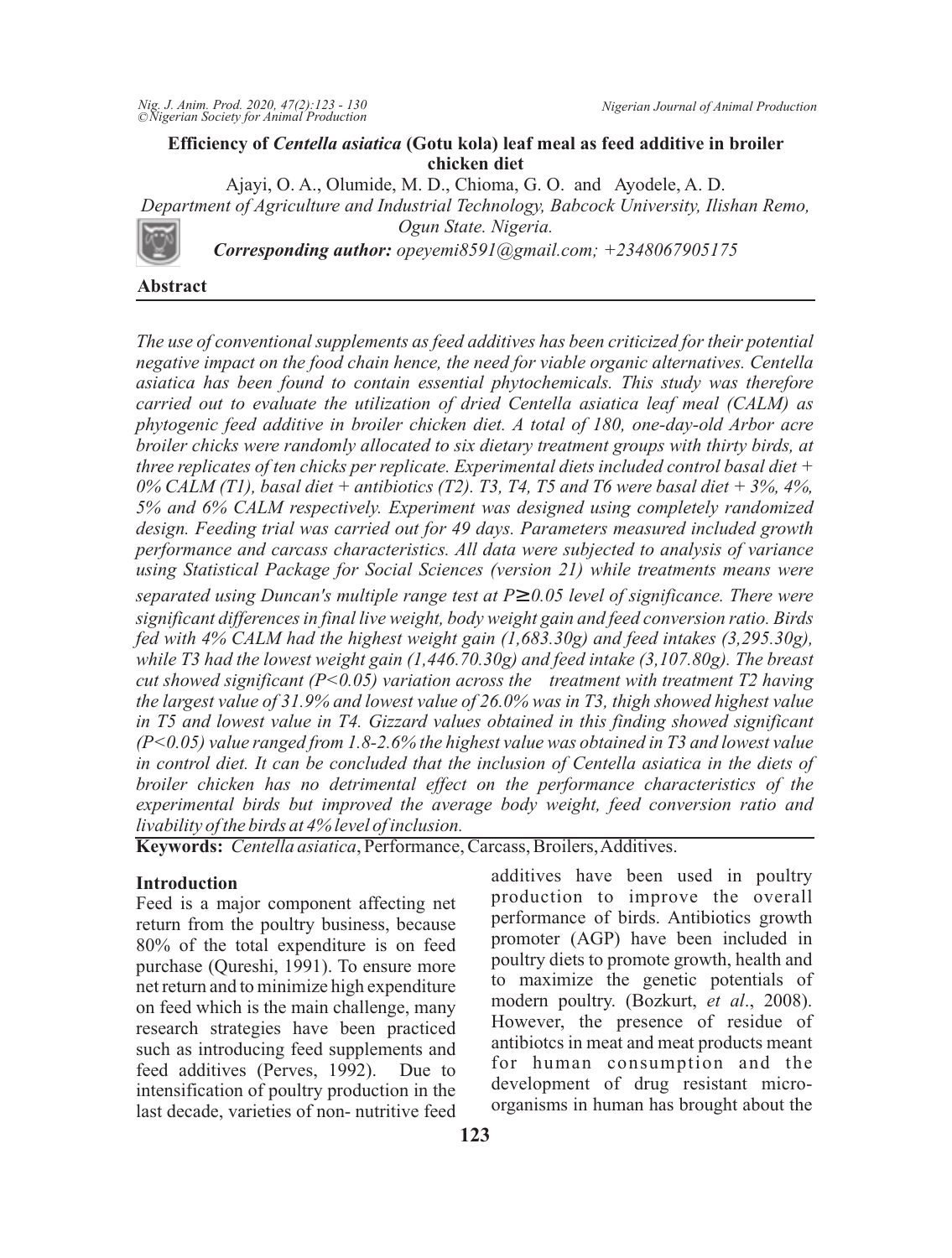search for alternative plant extracts as antibiotics and growth promoters (Denli *et al.,* 2003). Cross *et al.* (2003) and Lewis *et al* (2003) identified several beneficial chemical components in medicinal plants which play an important role in improving production and immune system of birds against diseases and have strong medicinal and could be effectively utilized as natural growth promoter to replace antibiotics and other synthetic feed additives. Many types of feed additives are being used in broiler rations to improve its performance, spices are very common additives in broiler diets (Zhang *et al.*, 2009). However, Feed additives are added to the diets of broilers to improve its production performance by increasing growth rate, feed conversion efficiency and greater livability in poultry birds. The environment of man is endowed with plants and fruits which are used as sources of spices in food, stimulants and some micro nutrients. These plants or spice include garlic (*Allium sativum*), ginger (*Zingiber officinale*) and gotu kola (*Centella asiatica)*. *Centella asiatica* L. (Gotu kola) Urban is a tropical medicinal plant from *Apiaceae* family native to Southeast Asian countries such as India, Sri Lanka, China, Indonesia, and Malaysia as well as South Africa and Madagascar (Jamil *et al.,* 2007). It is native to the warmer regions of both hemispheres. This plant grows wild in damp, shady places up to 7000 ft. and can be commonly seen along banks of rivers, streams, ponds, and irrigated fields. It also grows along stone walls or other rocky areas at elevation of approximately 2000 ft. The nutritional value of C. *asiatica* is attributed to its richness in carotenoids and vitamins C and B complex. The herb is commonly used for children in Sri Lanka in order to combat nutritional deficiency (Cox. *et al.,* 1993). C. *asiatica* is also a traditional green leafy vegetable (GLV) and locally consume it as

"Gotu kola sambola. It is used as a health tonic and processed into cordial drinks and it is available at some markets as a readymade juice (Mohd Ilham, 1998). It is believed that C. *asiatica* herbal tea is a source of antioxidants with many beneficial effects (Huda-Faujan et al., 2007). The objective of this to evaluate the utilization of dried CALM as phytogenic feed additives for broiler chicken.

# **Materials and method**  *Experimental site*

The research was carried out at the Teaching and Research farm, Department of Agriculture and Industrial Technology, Babcock University, Ilisan-Remo, Ogun state Nigeria.

# *Source and preparation of experimental plant*

*Centella asiatica* plant was harvested from Babcock University farm. The plant was washed, chopped and air dried. The dried material was pulverized into fine powder in a blender and mixed with the feed in varying proportion for experimental study.

# *Experimental design and management*

A total of 180-day-old Arbor acre birds were randomly allocated to six dietary treatment groups with thirty birds, at three replicates of ten chicks per replicate.

#### *Experimental diet* **(Table 1 and 2)**

Basal diet (control), basal diet +

antibiotics, basal diet  $+3\%$  CALM, basal diet + 4*%* CALM, basal diet + 5% CALM and basal diet  $+ 6 \%$  CALM

## *Data collection*

Data were collected on growth performance (feed intake, changes in body weight, feed conversion ratio and survivability), Carcass characteristics (breast, thigh, drumstick, intestine, gizzard, heart and liver).

*Feed intake* = feed offered – left over *Average feed intake/animal* =

*Feed of offered (g) – Feed leftover in (g) Total number of animal in the group*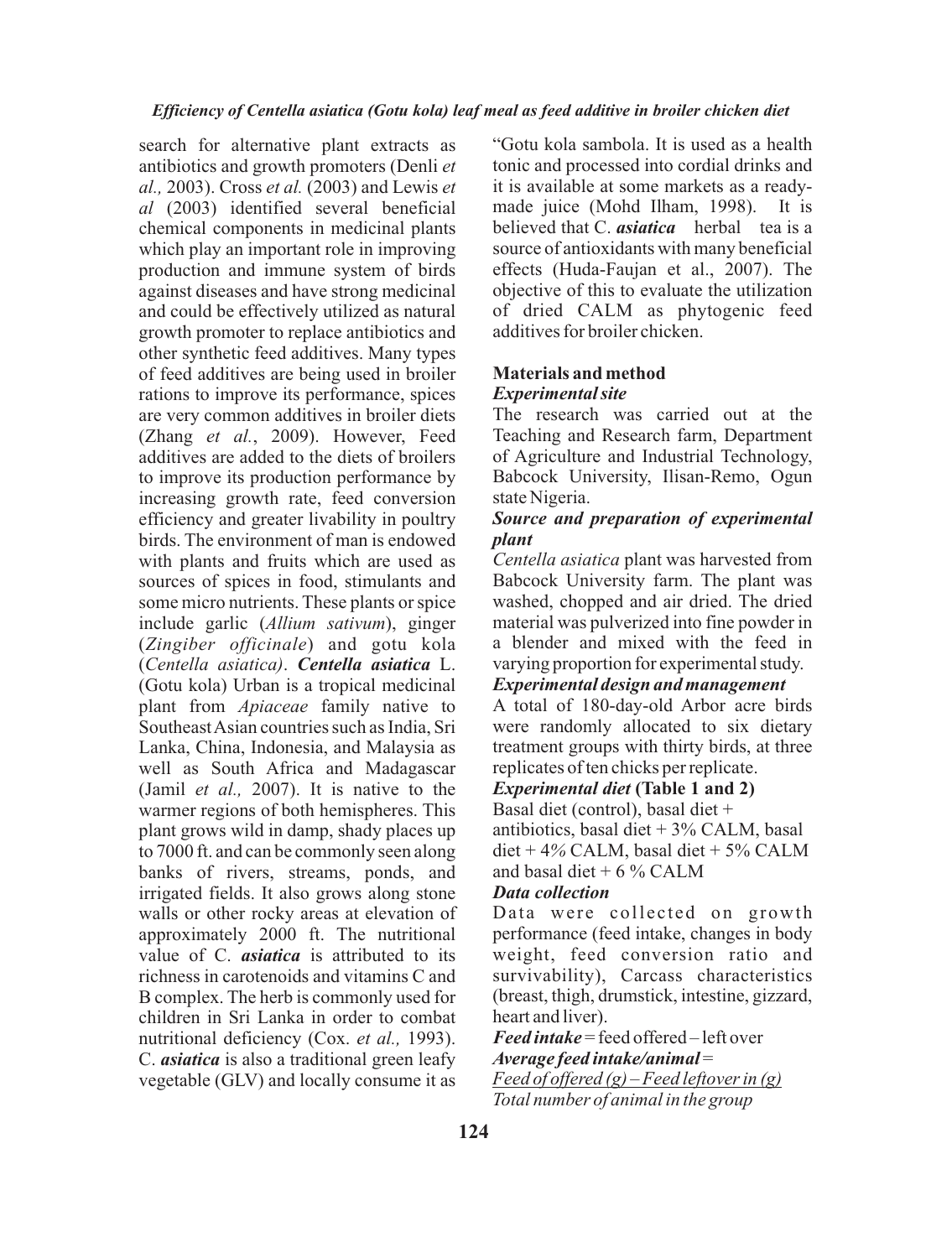| Table 1: Gross composition of starter diet containing varying levels of CALM |         |                |         |         |         |         |  |  |
|------------------------------------------------------------------------------|---------|----------------|---------|---------|---------|---------|--|--|
| Ingredient                                                                   | (T1)    | T <sub>2</sub> | (T3) 3% | (T4) 4% | (T5) 5% | (T6) 6% |  |  |
|                                                                              | control | (antibiotics)  | (CA)    | (CA)    | (CA)    | (CA)    |  |  |
| Maize                                                                        | 55.00   | 55.00          | 55.00   | 55.00   | 55.00   | 55.00   |  |  |
| <b>GNC</b>                                                                   | 20.00   | 20.00          | 20.00   | 20.00   | 20.00   | 20.00   |  |  |
| <b>SBM</b>                                                                   | 14.30   | 14.30          | 14.30   | 14.30   | 14.30   | 14.30   |  |  |
| Fish meal $(72\%CP)$                                                         | 3.00    | 3.00           | 3.00    | 3.00    | 3.00    | 3.00    |  |  |
| Wheat offal                                                                  | 2.00    | 2.00           | 2.00    | 2.00    | 2.00    | 2.00    |  |  |
| Limestone                                                                    | 1.00    | 1.00           | 1.00    | 1.00    | 1.00    | 1.00    |  |  |
| DCP                                                                          | 2.00    | 2.00           | 2.00    | 2.00    | 2.00    | 2.00    |  |  |
| <b>PKC</b>                                                                   | 2.00    | 2.00           | 2.00    | 2.00    | 2.00    | 2.00    |  |  |
| Common salt                                                                  | 0.25    | 0.25           | 0.25    | 0.25    | 0.25    | 0.25    |  |  |
| Methionine                                                                   | 0.10    | 0.10           | 0.10    | 0.10    | 0.10    | 0.10    |  |  |
| Lysine                                                                       | 0.10    | 0.10           | 0.10    | 0.10    | 0.10    | 0.10    |  |  |
| Premix                                                                       | 0.25    | 0.25           | 0.25    | 0.25    | 0.25    | 0.25    |  |  |
| Total                                                                        | 100     | 100            | 100     | 100     | 100     | 100     |  |  |
| <b>Determined value</b>                                                      |         |                |         |         |         |         |  |  |
| Crude fibre                                                                  | 3.28    | 3.28           | 3.30    | 3.31    | 3.32    | 3.33    |  |  |
| Crude protein                                                                | 22.34   | 22.34          | 22.37   | 22.39   | 22.40   | 22.41   |  |  |
| Ether extract                                                                | 3.51    | 3.50           | 3.51    | 3.52    | 3.32    | 3.55    |  |  |
| Metabolizable energy<br>(kcal/kg)                                            | 2960    | 2960           | 2960    | 2960    | 2960    | 2960    |  |  |

#### *Ajayi, Olumide, Chioma and Ayodele*

GNC = Groundnut cake; PKC = Palm kernel cake; DCP = Dicalcium phosphate; SBM = Soya bean meal.

| Table 2: Gross composition of finisher diet containing varying levels of Centella asiatica |             |                              |            |            |            |            |  |  |
|--------------------------------------------------------------------------------------------|-------------|------------------------------|------------|------------|------------|------------|--|--|
| Ingredients                                                                                | T1(control) | T <sub>2</sub> (antibiotics) | $3\%$ (CA) | $4\%$ (CA) | $5\%$ (CA) | $6\%$ (CA) |  |  |
| Maize                                                                                      | 59.00       | 59.00                        | 59.00      | 59.00      | 59.00      | 59.00      |  |  |
| <b>GNC</b>                                                                                 | 17.00       | 17.00                        | 17.00      | 17.00      | 17.00      | 17.00      |  |  |
| <b>SBM</b>                                                                                 | 8.00        | 8.00                         | 8.00       | 8.00       | 8.00       | 8.00       |  |  |
| Fish meal $(72\%CP)$                                                                       | 1.00        | 1.00                         | 1.00       | 1.00       | 1.00       | 1.00       |  |  |
| Wheat offal                                                                                | 5.30        | 5.30                         | 5.30       | 5.30       | 5.30       | 5.30       |  |  |
| Limestone                                                                                  | 1.50        | 1.50                         | 1.50       | 1.50       | 1.50       | 1.50       |  |  |
| <b>DCP</b>                                                                                 | 2.00        | 2.00                         | 2.00       | 2.00       | 2.00       | 2.00       |  |  |
| <b>PKC</b>                                                                                 | 5.50        | 5.50                         | 5.50       | 5.50       | 5.50       | 5.50       |  |  |
| Common salt                                                                                | 0.25        | 0.25                         | 0.25       | 0.25       | 0.25       | 0.25       |  |  |
| Methionine                                                                                 | 0.10        | 0.10                         | 0.10       | 0.10       | 0.10       | 0.10       |  |  |
| Lysine                                                                                     | 0.10        | 0.10                         | 0.10       | 0.10       | 0.10       | 0.10       |  |  |
| Premix                                                                                     | 0.25        | 0.25                         | 0.25       | 0.25       | 0.25       | 0.25       |  |  |
| Total                                                                                      | 100         | 100                          | 100        | 100        | 100        | 100        |  |  |
| Determined value                                                                           |             |                              |            |            |            |            |  |  |
| Crude protein                                                                              | 19.58       | 19.57                        | 19.63      | 19.68      | 19.75      | 19.82      |  |  |
| Metabolizable energy (kcal/kg)                                                             | 2998        | 2998                         | 2998       | 2998       | 2998       | 2998       |  |  |
| Ether extract                                                                              | 4.01        | 4.02                         | 4.01       | 4.03       | 4.05       | 4.06       |  |  |
| Crude fibre                                                                                | 4.23        | 4.22                         | 4.27       | 4.28       | 4.30       | 4.30       |  |  |

GNC = Groundnut cake; PKC = Palm kernel cake; DCP = Dicalcium phosphate; SBM = Soya bean meal.

*Weight gain* = Final weight – initial weight. *Average weight gain/ animal* = *Final weight (g) – initial weight (g) Total number of animal in the group Feed conversion ratio* = FCR = *Total feed consumed Weight gain Survivability (%)* This was obtained by

dividing the number of survived birds with total birds multiply by 100

# *Carcass characteristics*

At the end of 49days experimental period, six birds were randomly selected from each treatment, two (2) per replicate for the carcass parameter. The selected birds were starved overnight and their live weights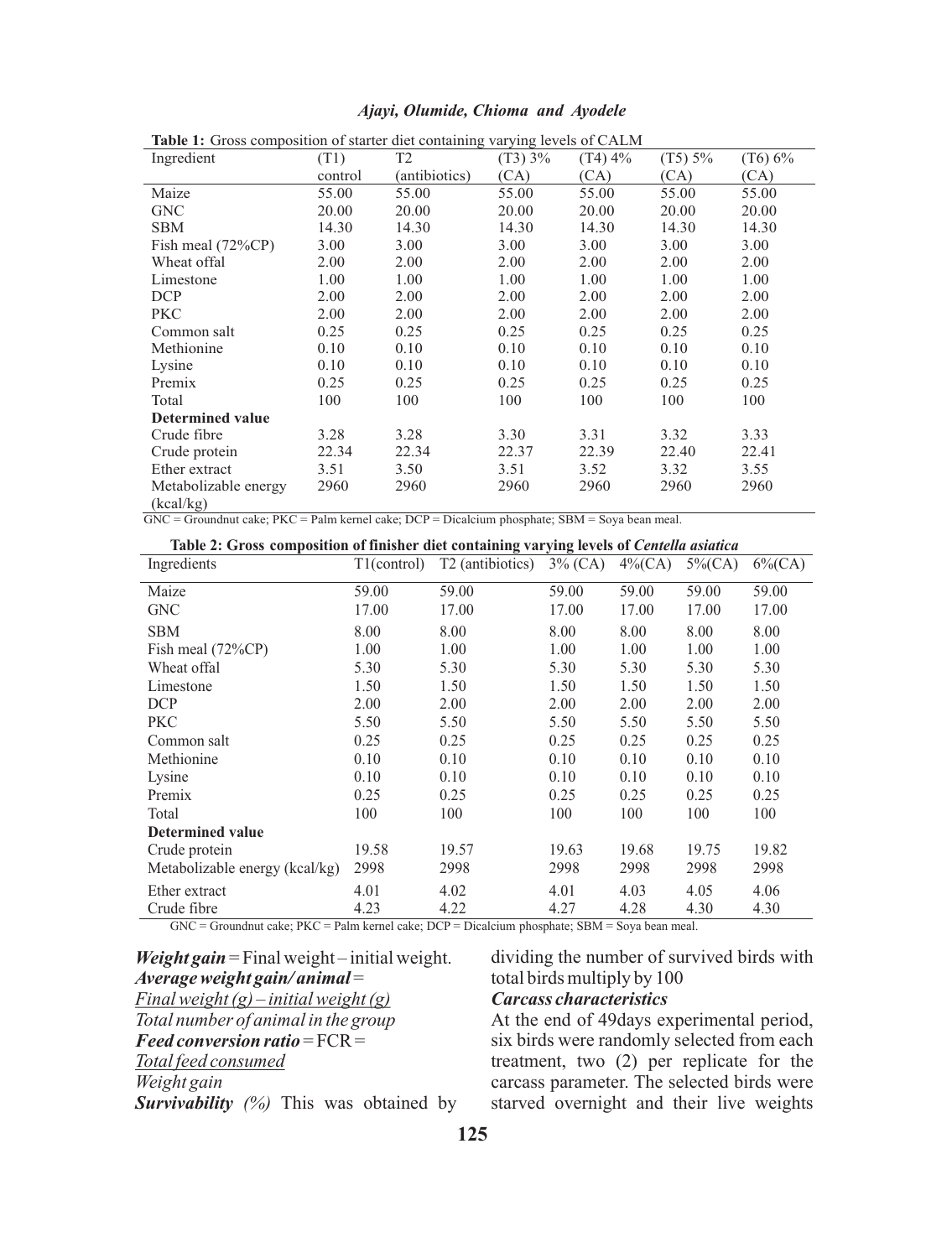#### *Efficiency of Centella asiatica (Gotu kola) leaf meal as feed additive in broiler chicken diet*

were recorded. Birds were slaughtered by bleeding through the jugular vein the slaughtered birds were plucked and eviscerated manually. Dressed carcass and internal organ such as thigh, drumstick, breast, heart, gizzard and liver were recorded as the percentage of the live weight.

#### *Statistical analysis*

All data were subjected to analysis of variance using Statistical Package for Social Sciences (version 21) while treatments means were separated using Duncan's multiple range test at P 0.05 level of significance.

# **Result**

The effect of *Centella asiatica* leaf meal on growth performance of broiler chickens at starter and finisher phase is shown in Tables 3 and 4, significant (P<0.05) difference was observed in weight gain, feed intake, Survivability and feed conversion ratio. Birds fed with 4% CALM had the highest

**Table 3: Growth performance of broiler chickens fed varying level of** *Centella asiatica* **at starter phase**

| press                      |                   |                     |                             |                                           |                    |                     |            |
|----------------------------|-------------------|---------------------|-----------------------------|-------------------------------------------|--------------------|---------------------|------------|
| Parameters                 | Τ1                | T2                  | T3                          | T4                                        | T5                 | T6                  | <b>SEM</b> |
| Initial weight $(g)$       | 80.20             | 80.00               | 80.00                       | 80.20                                     | 80.1               | 80.00               | 0.10       |
| Final weight $(g)$         | $515.00^{\circ}$  | $506.00^{\circ}$    | 485.00 <sup>d</sup>         | 539.00 <sup>a</sup>                       | 524.0 <sup>b</sup> | $516.00^{\circ}$    | 28.80      |
| Total weight (g)           | $434.6^{\circ}$   | 426.00 <sup>d</sup> | $405.00^{\circ}$            | $458.80^a$                                | 443.9 <sup>b</sup> | $436.00^{\circ}$    | 3.90       |
| Feed intake $(g)$          | $774.0^{\circ}$   | $824.10^{\circ}$    | 775.70 <sup>d</sup>         | $824.10^{\circ}$                          | 870.7 <sup>a</sup> | 864.70 <sup>b</sup> | 11.20      |
| Daily average weight $(g)$ | $20.30^{ab}$      | $20.30^{ab}$        | 19.30 <sup>b</sup>          | $22.00^a$                                 | $21.10^{ab}$       | $21.00^{ab}$        | 0.30       |
| Feed conversion            | 1.50 <sup>c</sup> | $1.60^{bc}$         | 1 $71^{ab}$                 | $1.70^{ab}$                               | 1.80 <sup>a</sup>  | $1.74^{ab}$         | 0.30       |
| Survivability $(\% )$      | 100.00            | 100.00              | 100.00                      | 100.00                                    | 100.00             | 100.00              | 0.20       |
| aha.<br><br>$\cdots$       |                   |                     | $\sim$ $\sim$ $\sim$ $\sim$ | $\sim$ $\sim$ $\sim$ $\sim$ $\sim$ $\sim$ |                    |                     |            |

<sup>abc</sup> means within a row with difference superscripts are significantly different ( $p$ <0.05)

**Table 4: Growth performance of broiler chickens fed varying level of** *Centella asiatica* **leaf meal at finisher phase**

| Parameters                 | Τ1                   | T2                   | T3                  | T4                   | T5                      | Т6                 | <b>SEM</b> |
|----------------------------|----------------------|----------------------|---------------------|----------------------|-------------------------|--------------------|------------|
| Initial weight $(g)$       | $515.00^{\circ}$     | 506.00 <sup>c</sup>  | 485.00 <sup>d</sup> | 539.00 <sup>a</sup>  | 542.00 <sup>b</sup>     | $516.00^{\circ}$   | 4.70       |
| Final weight $(g)$         | $1508.33^e$          | 1516.67 <sup>d</sup> | 1466.7 <sup>f</sup> | $1683.30^{a}$        | 1575.00 <sup>b</sup>    | $1533.30^{\circ}$  | 16.70      |
| Total weight $(g)$         | 993.33 <sup>e</sup>  | 1010.70 <sup>d</sup> | 981.70 <sup>f</sup> | 1144.30 <sup>a</sup> | 1051.00 <sup>b</sup>    | $1017.30^{\circ}$  | 13.20      |
| Daily average weight $(g)$ | $47.00^{\circ}$      | 48.10 <sup>d</sup>   | 46.70 <sup>f</sup>  | 54.50 <sup>a</sup>   | 50.00 <sup>b</sup>      | $48.40^{\circ}$    | 0.20       |
| Feed intake $(g)$          | 2260.00 <sup>d</sup> | 2337.90 <sup>b</sup> | $2332.10^{\circ}$   | $2471.40^a$          | $2276.70$ <sup>cd</sup> | $2331.00^{\circ}$  | 18.0       |
| Feed conversion ratio      | 1.60                 | 1.60                 | 1.80                | 1.60                 | 1.60                    | 1.60               | 0.90       |
| Dressing out $(\% )$       | 76.30 <sup>b</sup>   | 77.70 <sup>a</sup>   | $75.60^{bc}$        | 77.30 <sup>a</sup>   | $75.00^{\circ}$         | 76.30 <sup>b</sup> | 0.20       |
| Survivability              | 96.70 <sup>a</sup>   | 96.70 <sup>a</sup>   | 93.30 <sup>b</sup>  | 93.30 <sup>b</sup>   | 96.70 <sup>a</sup>      | 96.70 <sup>a</sup> | 0.30       |
|                            |                      |                      |                     |                      |                         |                    |            |

abc means within a row with difference superscripts are significantly different  $(P<0.05)$ 

| Parameters                                                     | Τ1                   | T <sub>2</sub>       | T <sub>3</sub>       | T4                                                | T5                   | T6                 | <b>SEM</b> |
|----------------------------------------------------------------|----------------------|----------------------|----------------------|---------------------------------------------------|----------------------|--------------------|------------|
| Live weight $(g)$                                              | $1508.30^{\circ}$    | 1516.70 <sup>d</sup> | 1466.70 <sup>f</sup> | $1683.30^{a}$                                     | 1575.00 <sup>b</sup> | $1533.30^{\circ}$  | 37.90      |
| Bled weight $(g)$                                              | $1435.00^{\circ}$    | 1445.30 <sup>d</sup> | 1383.30 <sup>f</sup> | 1597.30 <sup>a</sup>                              | 1498.70 <sup>b</sup> | $1454.30^{\circ}$  | 37.30      |
| Defeathered weight $(g)$                                       | 1361.70 <sup>d</sup> | $1373.30^{\circ}$    | $1300.00^e$          | 1510.70 <sup>a</sup>                              | 1422.00 <sup>b</sup> | $1374.30^{\circ}$  | 36.90      |
| Eviscerated weight $(g)$                                       | 1150.70 <sup>d</sup> | 1179.00 <sup>b</sup> | $1108.30^{\circ}$    | 1302.30 <sup>a</sup>                              | $1176.00^{bc}$       | $1170.30^{\circ}$  | 32.90      |
| Dressed weight $(g)$                                           | 995.00 <sup>d</sup>  | 1009.70 <sup>b</sup> | $953.00^{\circ}$     | 1118.30 <sup>a</sup>                              | 1008.70 <sup>b</sup> | $1031.70^{\circ}$  | 27.70      |
| Cut part                                                       |                      |                      |                      |                                                   |                      |                    |            |
| Breast $(\% )$                                                 | 30.00 <sup>b</sup>   | 31.90 <sup>a</sup>   | $26.00^{\circ}$      | 31.70 <sup>a</sup>                                | $26.30^{\circ}$      | $29.10^{ab}$       | 0.70       |
| Thigh $(\% )$                                                  | 16.60 <sup>b</sup>   | 14.50 <sup>cd</sup>  | $15.60^{bc}$         | 13.00 <sup>d</sup>                                | $18.40^a$            | $15.50^{\circ}$    | 0.50       |
| Drumstick $(\% )$                                              | 15.80 <sup>b</sup>   | $15.50^{bc}$         | $15.40^{\circ}$      | 14.20 <sup>d</sup>                                | 16.80 <sup>a</sup>   | $15.50^{bc}$       | 0.30       |
| Wings $(\%)$                                                   | 12.90 <sup>b</sup>   | 12.50 <sup>c</sup>   | 11.50 <sup>d</sup>   | 12.50 <sup>c</sup>                                | $13.60^{\circ}$      | 12.50 <sup>c</sup> | 0.20       |
| Internal organ                                                 |                      |                      |                      |                                                   |                      |                    |            |
| Gizzard $(\% )$                                                | $1.80^{b}$           | 2.00 <sup>b</sup>    | $2.60^{\rm a}$       | 1.70 <sup>b</sup>                                 | 1.80 <sup>b</sup>    | $1.80^{b}$         | 0.10       |
| Intestine $(\% )$<br>abc<br>$\cdot$ . $\cdot$<br>$1.1 - 11.00$ | 5.30                 | 4.90                 | 5.70<br>$1.1 - 1.00$ | 5.00<br>$\sim$ $\sim$ $\sim$ $\sim$ $\sim$ $\sim$ | 6.00                 | 5.80               | 0.20       |

means within a row with difference superscripts are significantly different ( $p$ <0.05)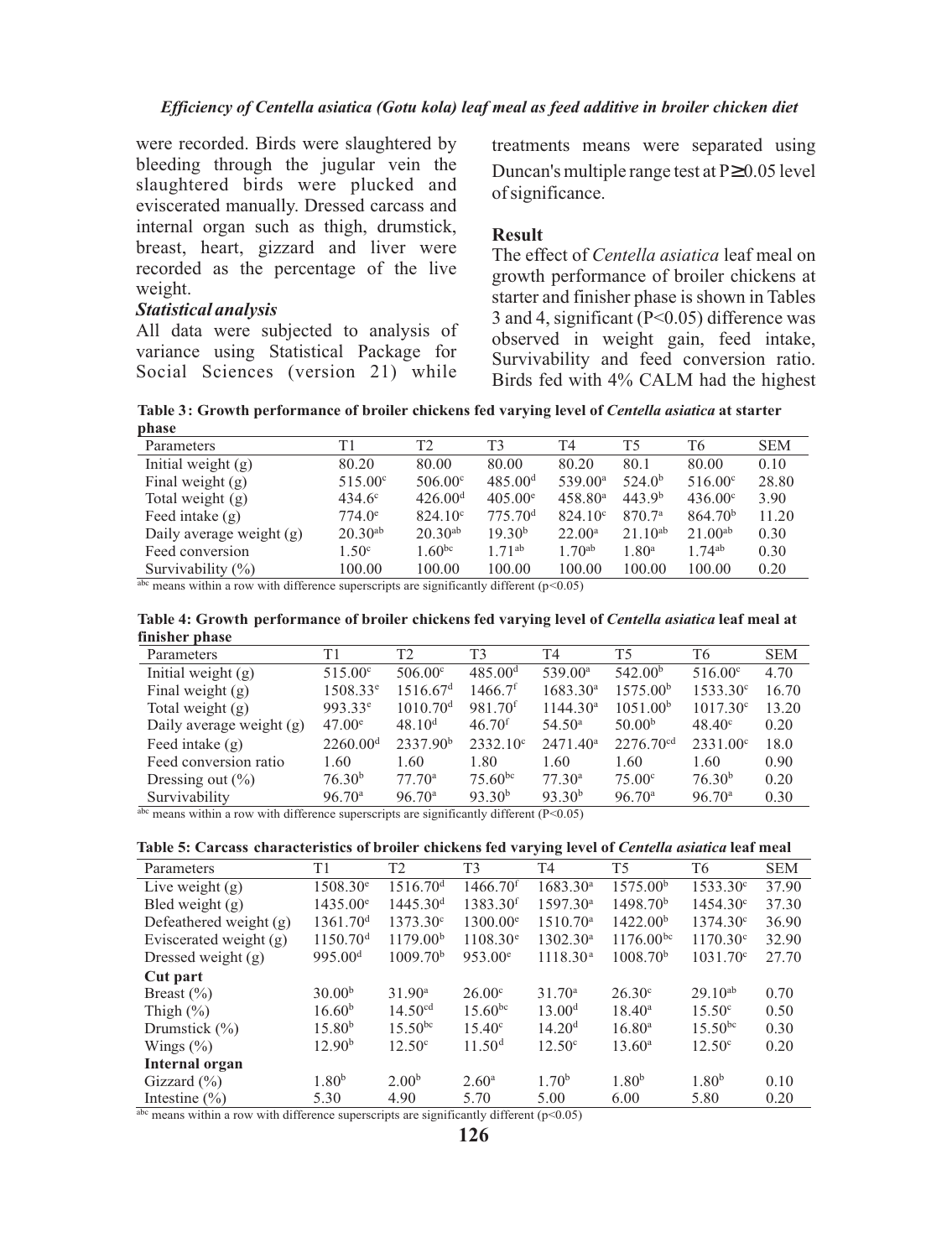weight gain (1,683.30g) and feed intake (3,295.30g), while the control had the lowest weight gain (1,508.30g) and feed intake (3,034.00g). Carcass parameters showed significant  $(P<0.05)$  variations across the treatments. Defeathered weight, eviscerated weight and dressed weight was highest in T4 lowest value was obtained in the control diet. Highest% weights of thigh and breast muscles were recorded in experimental group. Dietary levels of CALM significantly  $(P<0.05)$  affect gizzard highest weight (2.60%) was obtained in T3 and lowest value (1.70%) in T4.

#### **Discussion**

The result of growth performance of broiler chickens fed CALM as feed additives at the starter phase showed that daily weight gain, feed conversion ratio and total weight gain were significant across the treatments (P<0.05). Birds on T4, T5 and T6 performed better than the control diet and antibiotics supplemented diet. This can be attributed to the ability of the birds to utilize the CALM efficiently. This report agrees with the findings of Ramiah *et al.* (2014) who reported significance variations in chickens fed *Centella asiatica* leaf meal, garlic and antibiotics and observed highest weight gain in broiler chickens fed CALM, Seyed *et al.* (2013) also observed the effect of four medicinal plant and flavomycin on broiler chickens but in contrast observed highest weight in chicken fed flavomycin (antibiotics).findings support the report of Farhad *et al.* (2011) who observed significant (P<0.05) difference in growth parameters of Ross-304 broiler chickens fed different medicinal plant blend. Maidala *et al.*, 2017 also observed higher values in growth parameters in Anak-2000 fed *Moringa oleifera*, Alagbe (2019) also observed higher value in growth parameters of Ross-308 fed CALM. The

claim of effectiveness of phytogenic feed additives as growth promoter. Debnath *et al* (2014). Value obtained for dressing out percentage in this study ranged from 75.0- 77.7% the highest dressing out percentage was observed in T2 and lowest was observed in T5. Values obtained in this study was higher than the value of 68.60- 73.40% obtained by Olumide *et al.* (2018) and lower to the value of 77.33-83% by Akpodiete (1997) and higher than the recommended value of 60.30-74.65% by Bamigbose and Nida (1998). It can be concluded that the dressing out percentage of broiler chicken fed CALM was within the appreciable recommended value. Carcass yield is an indication of the quality and utilization of the ration (Bamgbose *et al.*, 1998). Broiler chickens fed 4% CALM showed superior record in live weight, defeathered weight, eviscerated weight and dressed weight compare to T1 and T2. (Pongmanee, 2003) also observed similar result in broiler chicken fed 0.4g/kg crude extract of *Centella asiatica*. (Portugaliza *et al.*, 2011) observed similar result in broiler chicken fed varying concentrations of aqueous leaf extract of *Moringa oleifera* and obtained significant (P<0.05) difference in all the treatment compare to the control diet. The high body weight obtained at 4% inclusion level of CALM showed that phytogenic feed additives (PFA) improve feed efficiency and growth rate. The breast part constitute the larger percentage of the animal muscle breast cut showed significant  $(P<0.05)$  variation across the treatment with treatment T2 having the largest value of 31.9% and lowest value of 26.0% was obtained in T3 Value obtained from this study ranged from 26.0- 31.9%. Value obtained in this study was similar to the value of 28.08-29.43% obtained by Olumide et al (2018) who fed broiler chicken with varying level of

highest weight observed in T4 affirm the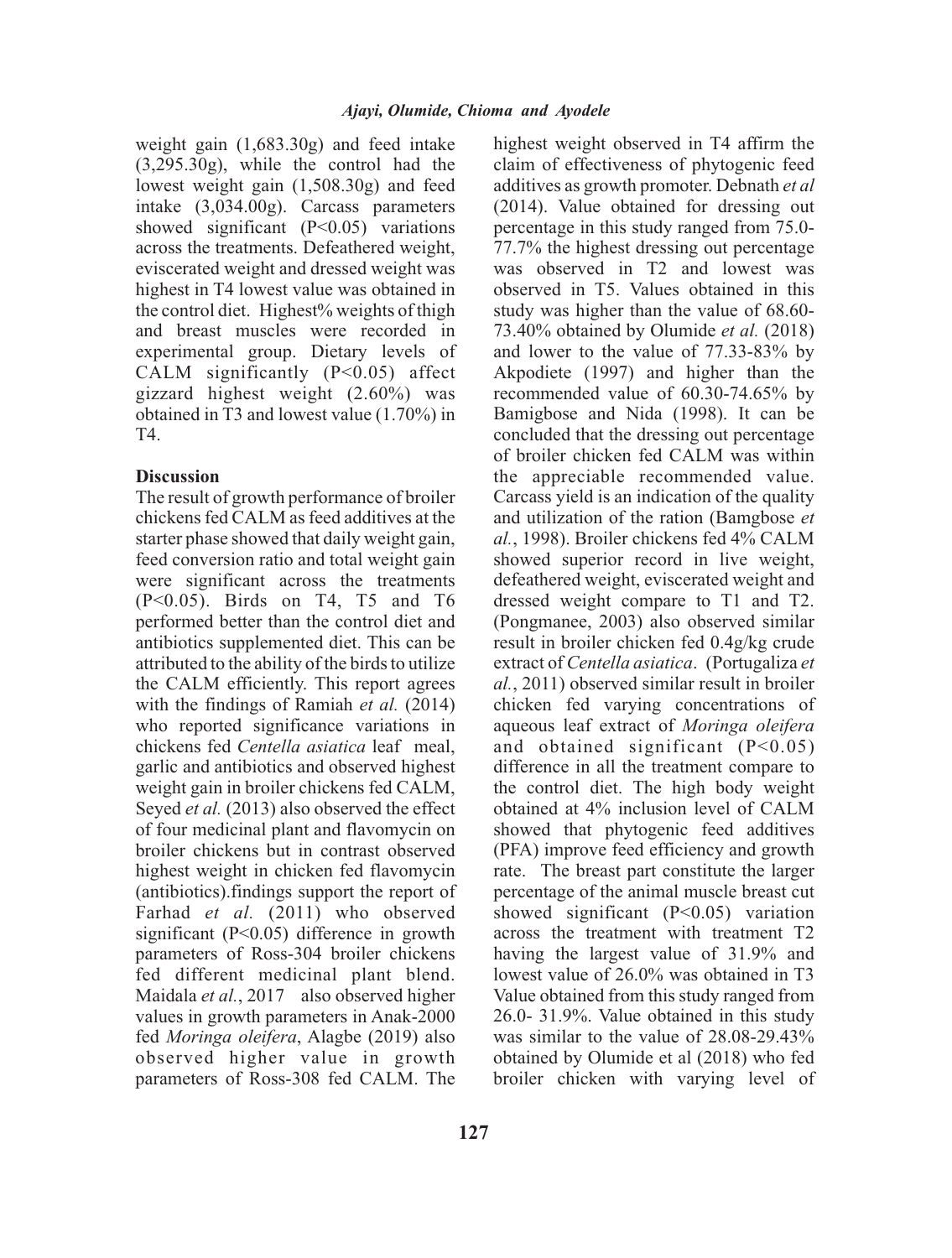*Ocimum gratissimum*. Drumstick, thigh, wings showed significance  $(P<0.05)$ variations highest percentage of thigh was observed in T5 and lowest value was obtained in T4. According to Koreleski *et al.* (2007) higher carcass yield was also recorded by the addition of aqueous extracts of coneflower, thyme, Nigella sativa in feed. Marcinèák *et al.* (2011) observed similar observation in breast and thigh muscle weight of chicken fed phytogenic feed additives.

The effect of the treatment diets on visceral organs of broiler chickens fed *Centella asiatica* leaf meal. Gizzard values obtained in this finding showed significant  $(P<0.05)$ value ranged from 1.8-2.6% the highest value was obtained in T3 and lowest value in control diet. Gizzard is a special part of the internal organ that is well appreciated by the consumer and command good price. It can be inferred that gizzard of chicken fed with *Centella asiatica* at 0.3% can be of good economic value to the farmer. The impact of dietary treatments on intestine showed no significant  $(P>0.05)$  variations across all the treatments with T5 having the highest value of 6.0% and T2 having the lowest value of 4.9%. This might be related to the antinutritional factor in the leaf meal causing an increase in weight of internal organ during digestion.

#### **Conclusion**

The study indicated that *Centella asiatica* leaf meal improved feed utilization and carcass quality of broiler chickens at 4% inclusion level without any detrimental effect on growth performance and carcass composition of the birds.

#### **Reference**

**Alagbe, J. O. 2019.** Effects of dried *Centella* asiatica Leaf Meal as a Herbal Feed Additive on the Growth Performance, Heamatology and Serum

Biochemistry of Broiler Chicken *Int J Ani Res*

- **Alcicek, A., Bozkurt, M. and Abuk, M. C. 2004**. The effect of a mixture of herbal essential oils, an organic acid or a probiotic on broiler performance. *South African Journal of Animal Sciences*, 34(4), 217–222.
- **Amerah, A. M., Ravindran V. and Lentle, R. C. 2009**. Influence of insoluble fibre and whole wheat inclusion on the performance, digestive tract development and ileal microbiota profile of broiler chickens. *British poultry science*, 50, 366-375.
- **Bozkurt, M., Kucukyilmaz, K., Catli, A. U. and Cinar, 2008**. Growth performance and slaughter characteristics of broiler chicken fed with antibiotics, Mannan Oligis a ccharide and extra oligosaccharide supplemented diets. *Int. J. Poult. Sci.* 7(10): 969- 977.
- **Banjoko, O. J., Olumide, M. D., Oladipo, T. A. and Ajayi, O. A. 2018**. Anticoccidial effects of Dietary *Vernonia amygdalina* leaf meal in broiler chicken production *Nig J Animal Prod,* 45(3), 282-289
- **Ciftci, M. T., Guler, B, Dalkili, C. and Ertas, O. N. 2005.** The effect of anise oil (*Pimpinella anisum L.*) on broiler performance. *Int. J. Poult. Sci*. 4:851–855.
- **Cox, D. N., Rajasuriya, S., Soysa, P. E., Gladwin, J. and Ashworth, A. 1993**. Problems encountered in the community based production of leaf concentrate as supplement for pre-school children in SriLanka. *International Journal of Nutrition and Food Sciences, 44,* 123-132.
- **Debnath, B.C., Choudhary, K. B. D., Ravikanth, K., Thakur, A. and Shivi, M. 2014.** Comparative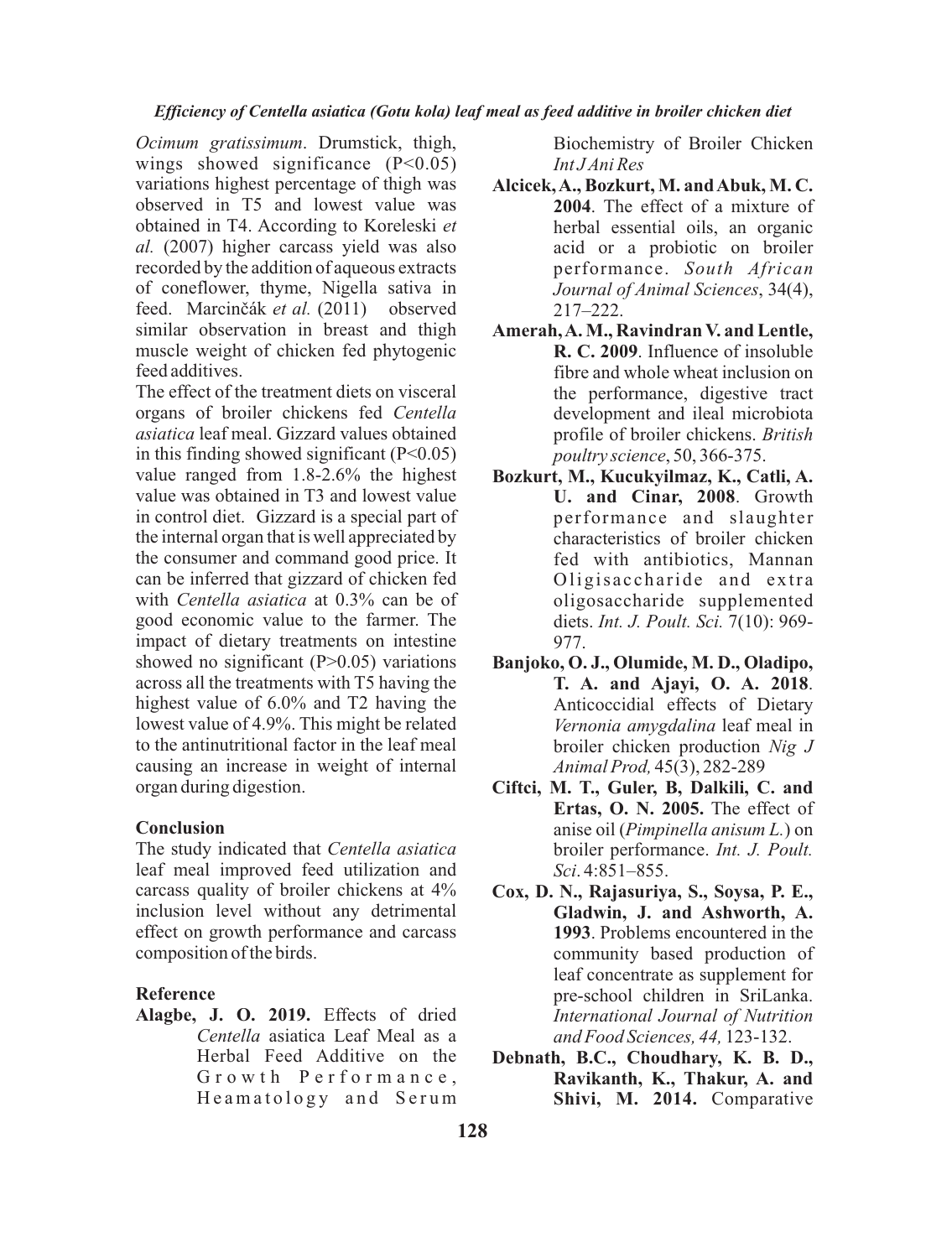efficacy of natural growth promoter (av/agp/10) with antibiotic growth promoter on overall growth performance and intestinal morphometry in broiler birds. *Int Journal Pharm Sci and Health CareIssue 4(2):155-168*

- **Denli, M., Okan, F. and Celik, F., 2003**. Effect of dietary probiotic, organic acids and antibiotic supplementation to diets on Broiler performance and carcass yield. *Parkistan journal of nutrition* 2(2):89-91
- **Farhad, K., Ghorbanali, S. Ahmad, K. and Asaad, V. 2012.** Evaluation of different medicinal Plants blend in diets for broiler chickens. *J Med Plants Res* Vol. 5(10), 1971-1977
- **Huda-Faujan, N., Nonhatn, A., Norrakiah, A. S. and Babji, A. S. 2007**. Antioxidant activities of water extracts of some Malaysian herbs. *ASUAN Wood Journal, 14,*  61-68.
- **Hashim, P. 2011**. *Centella asiatica* in food and beverage applications and its potential antioxidant and neuroprotective effect. *Int Food Research Journal, (18)*1215- 1222
- **Koreleski, J. and Swiatkiewicz, S. 2007** Dietary supplementation with plant extract, xantophylls and synthetic antioxidants: effect on fatty acid profile and oxidative stability of frozen stored chicken breast meat. *J Anim feed Sci* 16:463-471
- **Lewis, W. H. and Elvin- Lewis, P. F. 1977**. Medical botany: plants affecting main's health. New york: John wiley-Int.pub pp231-232
- **Maidala, A., Mahmud, M. and Musa, S. 2017.** Growth Performance and Cost Benefit Analysis of Broiler Chickens Fed Phytogenic Feed

Additives in a Semi-Arid Enviroment of Bauchi State, Nigeria *Res Journal Pure Sci and Tech* 1(1), 42-49

- **Marcinaic, S., Popella, P., Zdolec, N., Marto-Nova, M., Simkova, J. and Marcincakova, D. 2011**. Effect of supplementation of phytogenic feed additives on performance parameters and meat quality of broiler chickens. Slov. Res 48: 27-34
- **Mohd-Ilham, A. 1998**. Opportunities on the planting of medicinal and herbal plants in Malaysia. *Planter, 74,* 339-342.
- **Olumide, M. D. and Akinola, A. S. 2018.** Effect of scent leaf meal (*Occimum gratissium*) supplementation on performance caracsss and meat quality of broiler chicken. *Nig J animal prod* 2018, 45(3):228-236
- **Pongmanee, K. 2003.** Effect of Asiatic pennywort *(Centella asiatica L. urban*) leaves a replacement for of antibiotics, on growth, performance, mucosal enzyme activities of small intestine and nutrient digestibility in broiler chicken.
- **Portugaliza, H. P. and Fernandez, J. R. 2011.** growth performance of Cobb broilers given varying concentration of Malunggay (Moringa oleifera Lam) *J of Ani Research and feed research 2(6)465-469*
- *Ramiah, S. K., Idrus, Z., Nordiana, A. A., Mahdi, E. and Goh, Y. M. 2014. Effects of two extracts and virginiamycin supplementation on growth performance, intestinal Microflora Population and fatty acid composition in broiler chickens Asian Australs J. Anim. Sci. 27(3),375-382*

**Seyed, D. S., Saeedeh, H. K., Ali, A. K.,**